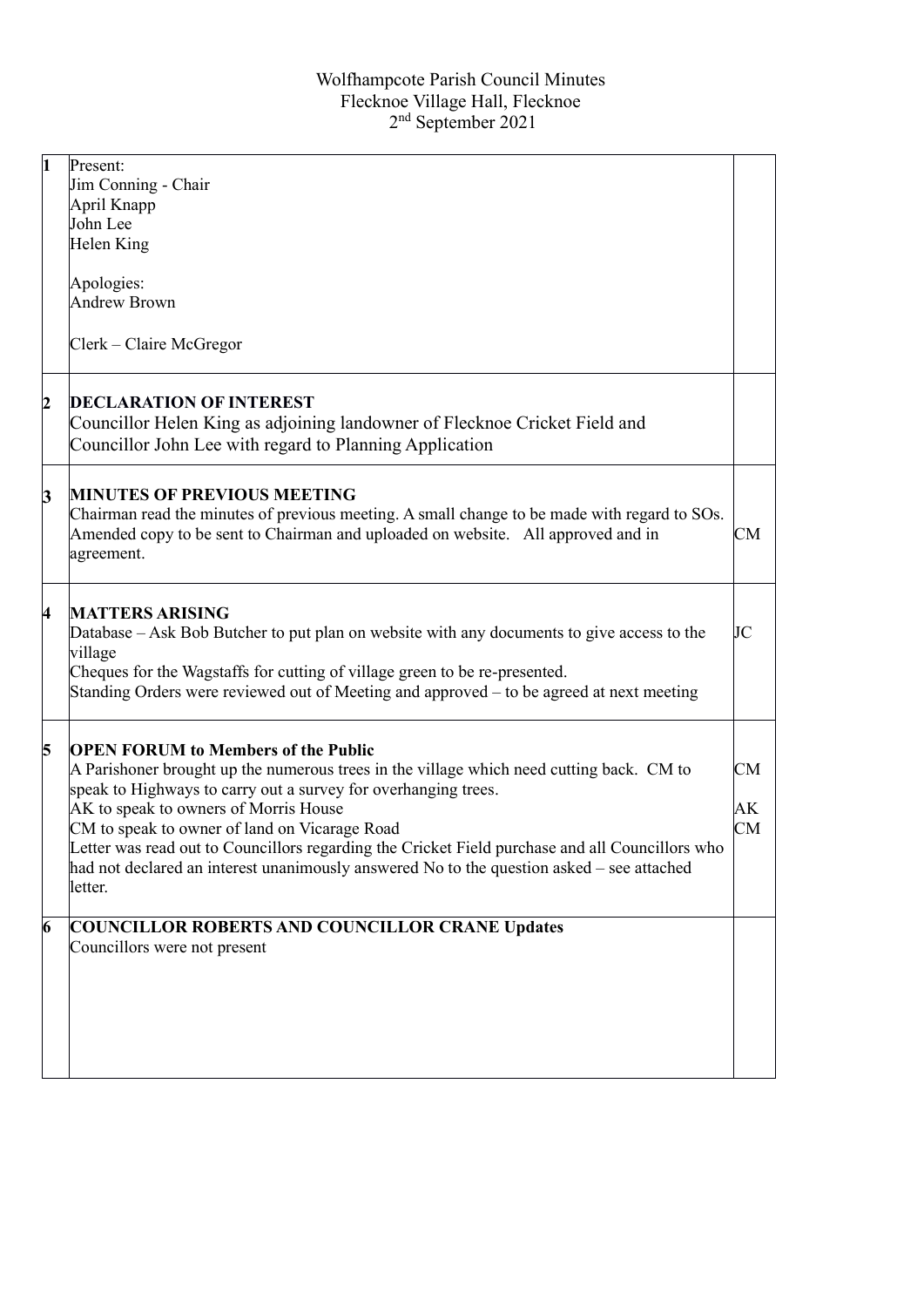|                                              |                                                                                                                                                                                    | <b>Status</b>       |          |
|----------------------------------------------|------------------------------------------------------------------------------------------------------------------------------------------------------------------------------------|---------------------|----------|
| R21/0407                                     | <b>Bramble Cottage, School Hill, Flecknoe</b>                                                                                                                                      | Approved 27.7.21    |          |
|                                              | <b>Extension of single storey extension</b>                                                                                                                                        |                     |          |
| R21/0876                                     | Barn adjacent to Nethercote Barn,                                                                                                                                                  | Submitted           |          |
|                                              | Nethercote, Flecknoe                                                                                                                                                               | Comments by 11.9.21 |          |
|                                              | <b>Change of Use/Alterations including</b>                                                                                                                                         |                     |          |
|                                              | removal of structures and re-use of                                                                                                                                                |                     |          |
|                                              | agricultural building to form dwelling                                                                                                                                             |                     |          |
| R21/0572                                     | Flecknoe Farm House, Sawbridge Road,                                                                                                                                               | Submitted           |          |
|                                              | Change of Use of existing redundant                                                                                                                                                |                     |          |
|                                              | barns to residential use with parking                                                                                                                                              |                     |          |
| R21/0573                                     | <b>Flecknoe Farm Stud and Livery,</b>                                                                                                                                              | Submitted           |          |
|                                              | Flecknoe                                                                                                                                                                           | Decision Pending    |          |
|                                              | <b>Demolition of Cattle Sheds and</b>                                                                                                                                              |                     |          |
|                                              | conversion to form three residential                                                                                                                                               |                     |          |
|                                              | dwellings                                                                                                                                                                          |                     |          |
| R21/0876                                     |                                                                                                                                                                                    |                     |          |
|                                              |                                                                                                                                                                                    |                     |          |
|                                              | Parish Council discussed the fact that the barn should not be standing and subject to                                                                                              |                     |          |
|                                              | Class Q Redundant Agricultural Building March 2013. Has been used as a vehicle store                                                                                               |                     |          |
|                                              | and not used as an Agricultural Unit. The Parish Council still object. CM to speak to                                                                                              |                     | CM       |
| previous owner                               |                                                                                                                                                                                    |                     |          |
| R21/0572                                     |                                                                                                                                                                                    |                     |          |
| No comments                                  |                                                                                                                                                                                    |                     |          |
|                                              |                                                                                                                                                                                    |                     |          |
| R21/0573<br>Awaiting decision                |                                                                                                                                                                                    |                     |          |
|                                              |                                                                                                                                                                                    |                     |          |
|                                              |                                                                                                                                                                                    |                     |          |
|                                              |                                                                                                                                                                                    |                     |          |
|                                              | <b>VILLAGE HALL COMMITTEE</b>                                                                                                                                                      |                     |          |
|                                              | Village Hall recently used for fundraising                                                                                                                                         |                     |          |
|                                              |                                                                                                                                                                                    |                     |          |
|                                              |                                                                                                                                                                                    |                     |          |
|                                              |                                                                                                                                                                                    |                     |          |
|                                              |                                                                                                                                                                                    |                     |          |
| Now open for booking<br><b>Cricket Field</b> | Solicitiors have now organized the legal paperwork – buying field from Mrs Alderson-Smith for                                                                                      |                     |          |
|                                              | £30,000 with covenant – solely for recreational use. Covenant goes with the land.<br>Parish Council in Agreement subject to Valuation to proceed and to buy at end of October 2021 |                     |          |
|                                              | Boundaries need to be confirmed.                                                                                                                                                   |                     |          |
|                                              | Currently funding stands at £18,610 cash/26,500 loans                                                                                                                              |                     |          |
|                                              | Agreement that no interest will be paid on loans and sub-committee to be set up.                                                                                                   |                     |          |
|                                              | Meeting to be held regarding usage and a proposal organised before we buy.                                                                                                         |                     |          |
|                                              | AK to raise with Insurers regarding the Transformer Pole positioned in the field                                                                                                   |                     |          |
|                                              | The Parish Council agreed that the village and Cricket Club members had been very generous.                                                                                        |                     |          |
| <b>ENVIRONMENT</b>                           | JC to speak to Royal Mail with regard to name of Village Hall                                                                                                                      |                     | AK<br>JC |